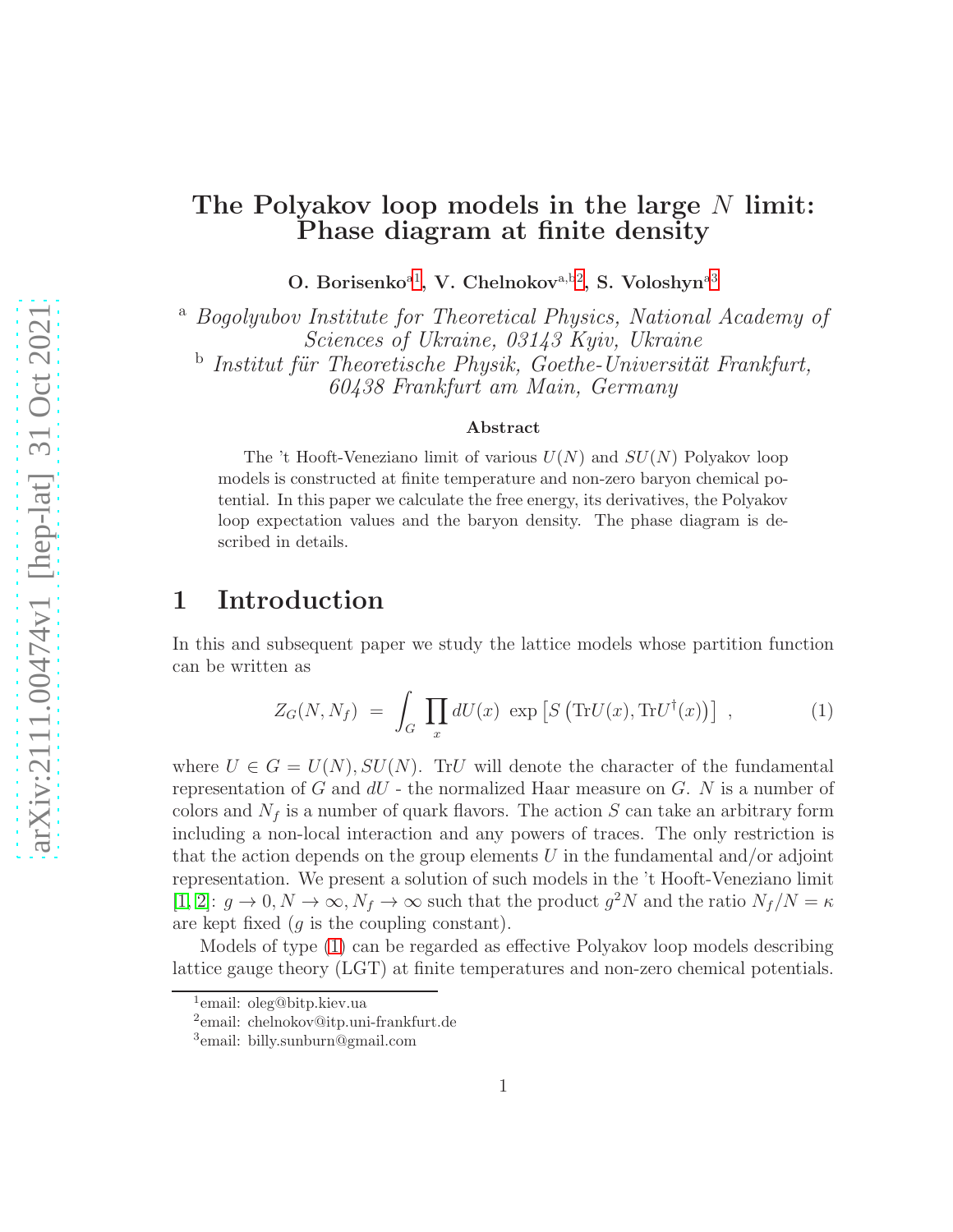Such effective models constitute an important tool in the studies of QCD phase diagram in a certain range of parameters, see [\[3\]](#page-14-2) for a review. In particular, for many such models one can construct exact dual representations  $\vert 4, 5, 6 \vert$  $\vert 4, 5, 6 \vert$  $\vert 4, 5, 6 \vert$ . Such dual forms are free of the sign problem and can be reliably studied via Monte-Carlo simulations [\[7,](#page-14-6) [8\]](#page-14-7). Furthermore, these models can be used to investigate different aspects of the large N behavior of finite-temperature LGTs  $[9, 10, 11, 12, 13, 14]$  $[9, 10, 11, 12, 13, 14]$  $[9, 10, 11, 12, 13, 14]$  $[9, 10, 11, 12, 13, 14]$  $[9, 10, 11, 12, 13, 14]$  $[9, 10, 11, 12, 13, 14]$ .

The general action we deal with here is written down as

<span id="page-1-1"></span>
$$
S = \sum_{x,y} S_g(x,y) + N_f \frac{h}{2} \sum_x \left( e^{\mu} \text{Tr} U(x) + e^{-\mu} \text{Tr} U^{\dagger}(x) \right) , \qquad (2)
$$

$$
S_g(x,y) = \sum_{n=1} \text{Re} (\text{Tr}U(x))^n K_n(x-y) (\text{Tr}U^{\dagger}(y))^n . \qquad (3)
$$

It describes the interaction between Polyakov loops  $TrU(x)$  at finite temperature and in the presence of  $N_f$  heavy degenerate quark flavors. Parameter h can be related to the quark mass (its exact form depends of the kind of lattice fermions) and  $\mu = \beta \mu_q$ , where  $\mu_q$  is the quark chemical potential. A well-known simplest case corresponds to the choice

<span id="page-1-0"></span>
$$
K_n(x - y) = \delta_{n,1} \sum_{\nu=1}^d \delta_{y,x + e_\nu} \beta_{eff} , \qquad (4)
$$

where effective coupling depends on the 't Hooft coupling constant  $g^2N$  and a lattice extent in the temporal direction. An example of the model with a non-local interaction between Polyakov loops has been derived in [\[15\]](#page-14-14) (and Refs. therein) via the relative weight method. In all cases the full action of the model involves only fundamental characters.

This and other similar effective actions have been a subject of numerous analytic and numerical investigations. In particular, the large  $N$  limit with the action  $(4)$ has been studied in Ref.[\[9\]](#page-14-8) at zero  $\mu$  and in Ref.[\[10\]](#page-14-9) at finite  $\mu$  using the mean-field approach which is believed to be exact in this limit due to the factorization property. The resulting mean-field integrals have been computed over  $U(N)$  group. In Ref.[\[14\]](#page-14-13) we have shown that when  $\mu$  is non-vanishing the  $SU(N)$  integrals essentially differ from  $U(N)$  ones. Therefore, the analysis of [\[10\]](#page-14-9) should be re-examined for  $SU(N)$ model, and this is a main goal of the present paper.

The phase structure of  $U(N)$  model coincides in the large N limit with the one of  $SU(N)$  model if  $\mu = 0$ . It can be briefly summarized as follows. When  $h = 0$  (infinitely heavy quarks) one finds a 1st order phase transition. This holds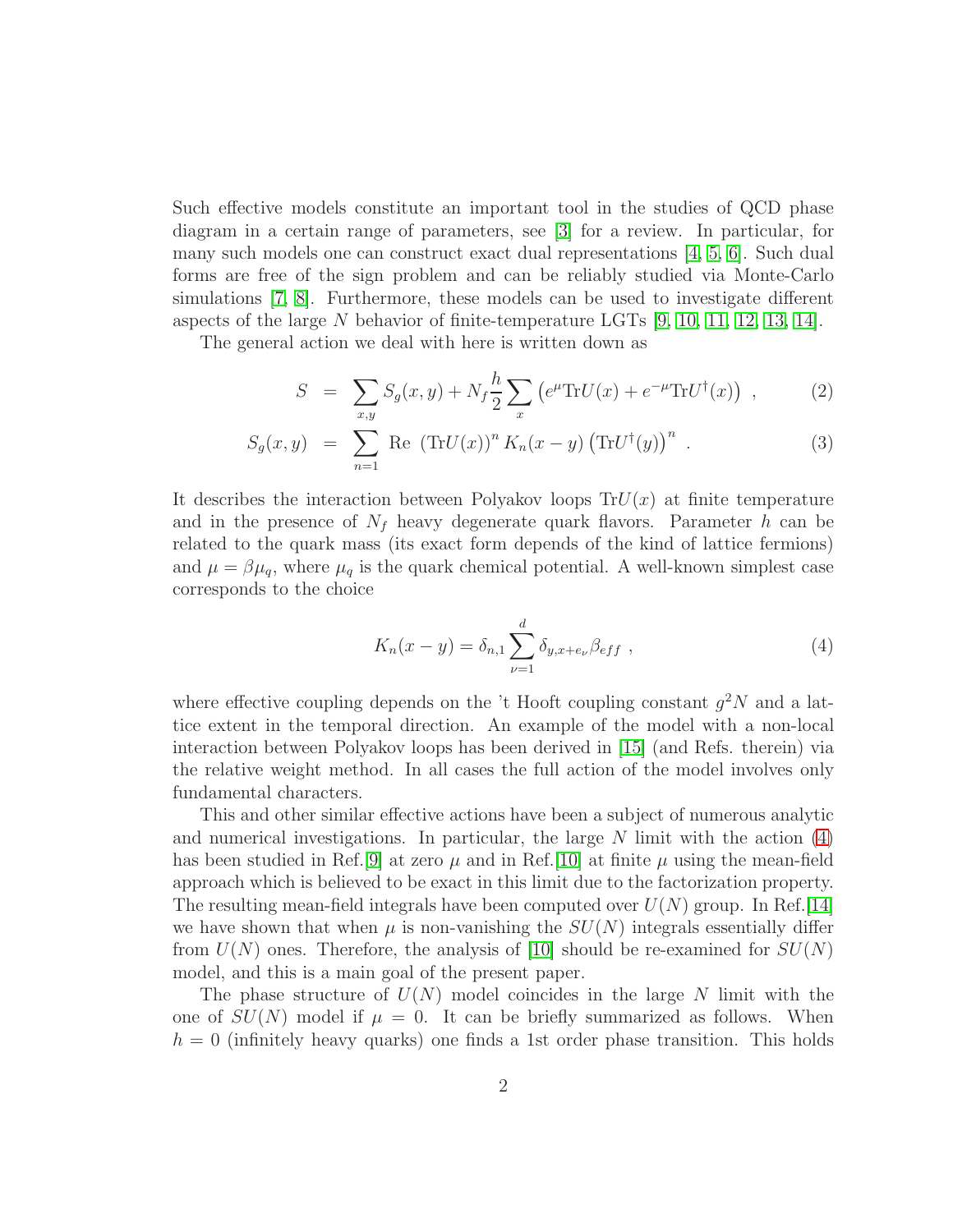for all  $N \geq 3$ . If  $S_q(x, y) = 0$  the model reduces to a two-dimensional LGT in the thermodynamic limit. It exhibits a third order phase transition of the Gross-Witten-Wadia (GWW) type [\[16,](#page-15-0) [17\]](#page-15-1). Combined system also possesses GWW type of phase transition [\[9\]](#page-14-8). More general local effective actions at zero chemical potential have been introduced and solved in Refs.[\[11,](#page-14-10) [12\]](#page-14-11). These actions include Polykov loops in higher representations.

This paper is organized as follows. In Sec. 2 we derive a large N representation for the partition and correlation functions of Polyakov loop models. In Sec. 3 the free energy and other local observables are calculated and the phase structure is described in details. Summary is presented in Sec. 4.

### 2 Large N representation

In this Section we derive a representation for the partition and correlation functions valid in the large N limit. This representation will serve as a starting point for detailed study of the critical behavior.

#### 2.1 Jacobian

Consider the following change of variables in the partition function [\(1\)](#page-0-3):

$$
\rho(x)\cos\omega(x) = \frac{1}{N} \operatorname{Re} \operatorname{Tr} U(x) , \qquad (5)
$$

$$
\rho(x)\sin\omega(x) = \frac{1}{N}\operatorname{Im}\operatorname{Tr}U(x) . \tag{6}
$$

The partition function [\(1\)](#page-0-3) can then be rewritten in the presence of sources as

$$
Z_G(N, N_f) = \int_0^1 \prod_x \rho(x) d\rho(x) \int_0^{2\pi} \prod_x d\omega(x) \prod_x \rho(x)^{\eta(x) + \bar{\eta}(x)} e^{i\omega(x)(\eta(x) - \bar{\eta}(x))}
$$
  
× exp  $[S (N\rho(x)e^{i\omega(x)}, N\rho(x)e^{-i\omega(x)})]$   $\prod_x \Sigma(\rho(x), \omega(x))$ , (7)

where  $\Sigma(\rho,\omega)$  is the Jacobian of the transformation given by

$$
\Sigma(\rho,\omega) = N^2 \int_G dU \ \delta \left( N \rho \cos \omega - \text{Re Tr} U \right) \ \delta \left( N \rho \sin \omega - \text{Im Tr} U \right) \ . \tag{8}
$$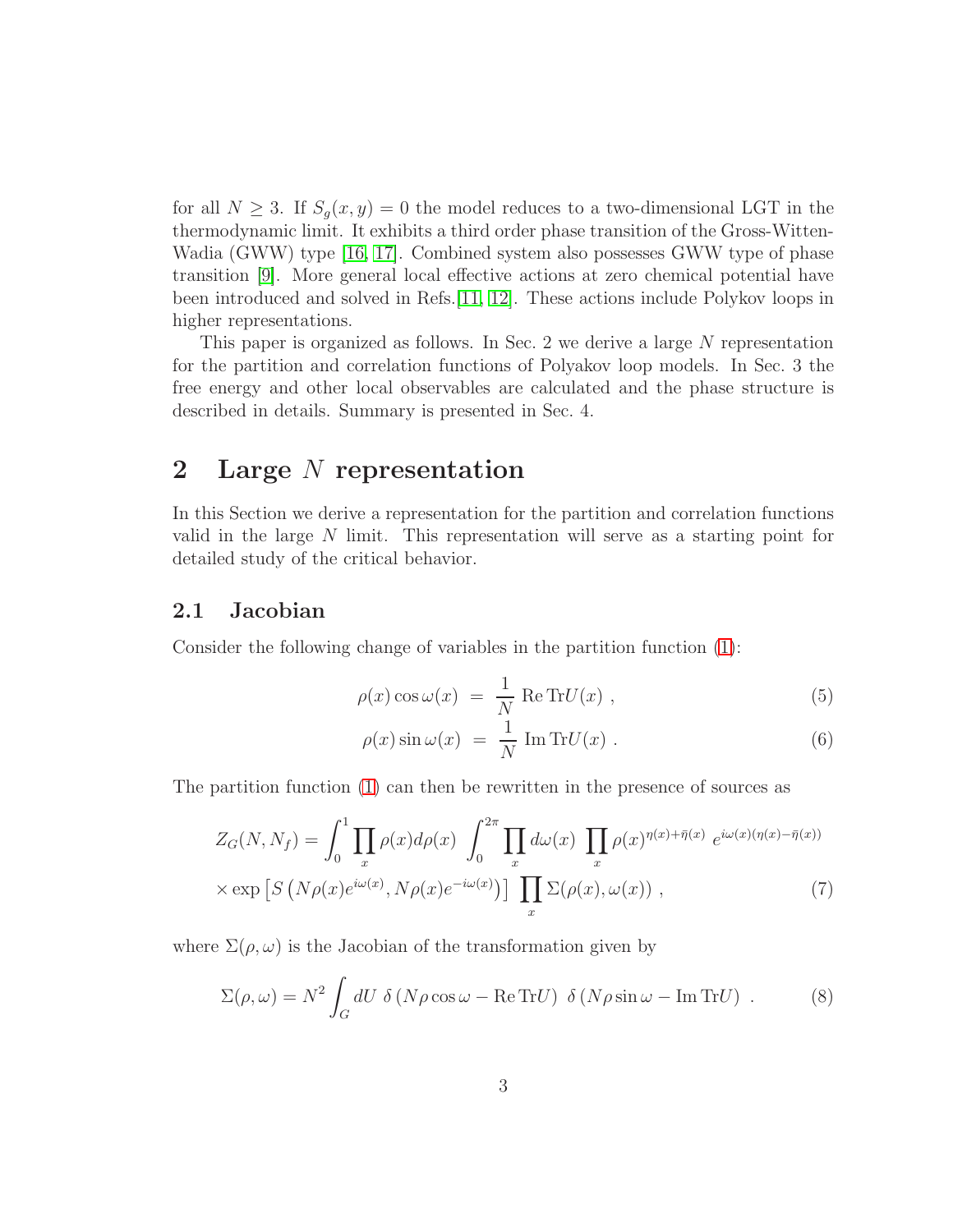Using the integral representation for the deltas in the last expression, one can perform the invariant integration with the help of methods of Ref.[\[14\]](#page-14-13). We find

$$
\Sigma(\rho,\omega) = \frac{4N^4}{2\pi} \sum_{q=-\infty}^{\infty} e^{-iqN\omega} N^{|q|N} A_N(|q|) \Phi_q(\rho) , \qquad (9)
$$

where

$$
\Phi_q(\rho) = \int_{-\infty}^{\infty} e^{-2iN^2\rho s + |q|N\ln(t+is)} H_N\left(2i\sqrt{t^2+s^2}, |q|\right) dt ds , \qquad (10)
$$

$$
A_N(q) = \frac{G(N+1)G(q+1)}{G(N+q+1)} , \qquad (11)
$$

$$
H_N(2ir, |q|) = \exp \left[ -N^2 \left( r^2 + P(|u|, r) \right) \right] , \ u = \frac{q}{N} . \tag{12}
$$

Here,  $G(n)$  is the Barnes function and  $P(u, r)$  is given by

<span id="page-3-2"></span>
$$
P(u,r) = \sum_{k=0}^{\infty} r^{2k+2} C_k(u) , \qquad (13)
$$

<span id="page-3-0"></span>
$$
C_k(u) = \frac{(-4)^k}{k+1} \sum_{m=1}^{\infty} (-u)^m \frac{\Gamma[\frac{m}{2} + k + 1] \Gamma[m + 2k]}{\Gamma[\frac{m}{2} + 1] \Gamma[m] \Gamma[k+2] \Gamma[2k+2]}.
$$
 (14)

Large N expansion of the function  $A_N(q)$  can be calculated by making use of the well-known asymptotic expansion for the Barnes function. One gets for the leading term

$$
N^{qN} A_N(q) = e^{N^2 f(u) + \mathcal{O}(N)}, \ u = q/N , \qquad (15)
$$

<span id="page-3-1"></span>
$$
f(u) = \frac{3}{2} u - \frac{1}{2} (1+u)^2 \ln(1+u) + \frac{1}{2} u^2 \ln u .
$$
 (16)

Combining all results together and replacing summation over  $q$  by integration in the large N limit we obtain

$$
\Sigma(\rho,\omega) = \text{const} \int_{-\infty}^{\infty} du dt ds \ e^{N^2 V(\rho,\omega;u,t,s)} \ , \qquad (17)
$$

where

$$
V(\rho, \omega; u, t, s) = -iu\omega + f(|u|) - 2i\rho s + |u| \ln(t + is)
$$
  

$$
- t^2 - s^2 - \sum_{k=0}^{\infty} (t^2 + s^2)^{k+1} C_k(|u|) . \tag{18}
$$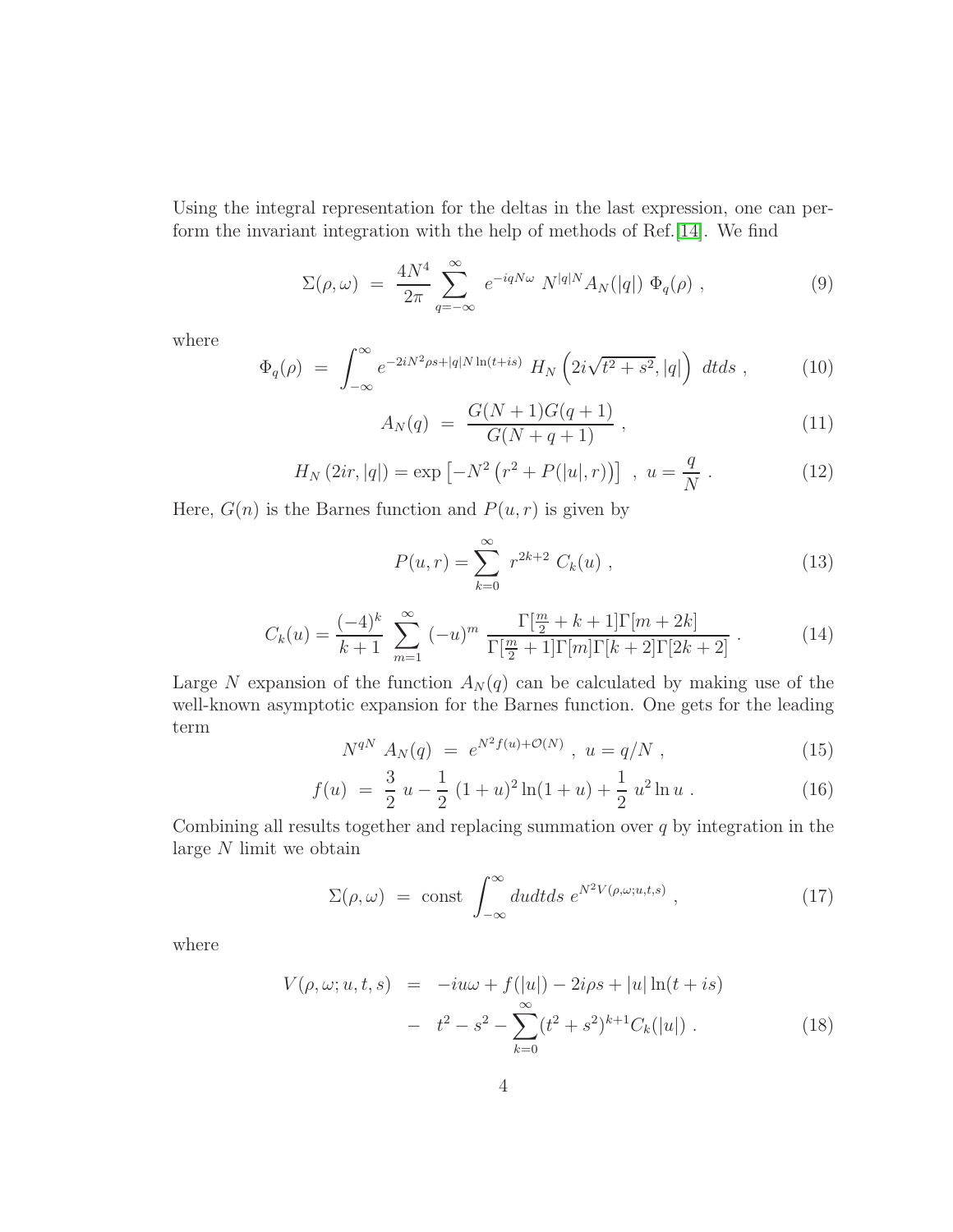For the  $U(N)$  model the last equation simplifies to

<span id="page-4-1"></span>
$$
\frac{1}{N^2}\ln\Sigma(\rho,\omega) = V(\rho) = \begin{cases} -\rho^2, & \rho \le \frac{1}{2}, \\ \frac{1}{2}\ln(1-\rho) - \frac{1}{4} + \frac{1}{2}\ln 2, & \rho \ge \frac{1}{2}. \end{cases}
$$
(19)

### 2.2 Action

We assume the Polyakov loop model depends only on the fundamental characters of  $SU(N)$ . Therefore, the part of the action arising from the pure gauge sector is

$$
S_g = N^2 S_g(\{\rho(x)e^{i\omega(x)}, \rho(x)e^{-i\omega(x)}\})
$$
 (20)

Moreover, due to  $Z(N)$  and charge conjugation symmetries the action depends only on the difference  $\omega(x) - \omega(y)$ . Also, we have assumed that  $S_g$  scales at most as  $N^2$ at large N. This is the case for all conventional lattice models. The contribution of  $N_f$  degenerate quark flavors is taken as in [\(2\)](#page-1-1). In the 't Hooft-Veneziano limit the ratio  $N_f/N = \kappa$  is kept fixed and the quark contribution becomes

$$
S_q = N^2 \alpha \sum_x \rho(x) \cos(\omega(x) - i\mu) , \ \alpha = \kappa h . \tag{21}
$$

### 2.3 Partition and correlation functions

Collecting formulas for the action and for the Jacobian from previous subsections we write down the correlation function in the form

$$
\Gamma(\eta(x), \bar{\eta}(x)) = \left\langle \prod_{x} \left( \frac{1}{N} \text{Tr} U(x) \right)^{\eta(x)} \left( \frac{1}{N} \text{Tr} U^{\dagger}(x) \right)^{\bar{\eta}(x)} \right\rangle
$$
  
\n
$$
= e^{\mu \sum_{x} (\bar{\eta}(x) - \eta(x))} \left\langle \prod_{x} \rho(x)^{\eta(x) + \bar{\eta}(x)} e^{i\omega(x)(\eta(x) - \bar{\eta}(x))} \right\rangle . \tag{22}
$$

We performed the global shift  $\omega(x) \to \omega(x) + i\mu$ . Expectation value in the last expression refers to the following partition function

<span id="page-4-0"></span>
$$
Z = \prod_{x} \int_0^1 \rho(x) d\rho(x) \int_0^{2\pi} \frac{d\omega(x)}{2\pi} \int_{-\infty}^\infty du(x) dt(x) ds(x) e^{N^2 S_{eff}}.
$$
 (23)

The effective action is given by

$$
S_{eff} = S_g(\{\rho(x)e^{i\omega(x)}, \rho(x)e^{-i\omega(x)}\}) + \alpha \sum_x \rho(x)\cos\omega(x) + \mu \sum_x u(x) + \sum_x V(\rho(x), \omega(x); u(x), t(x), s(x)) .
$$
 (24)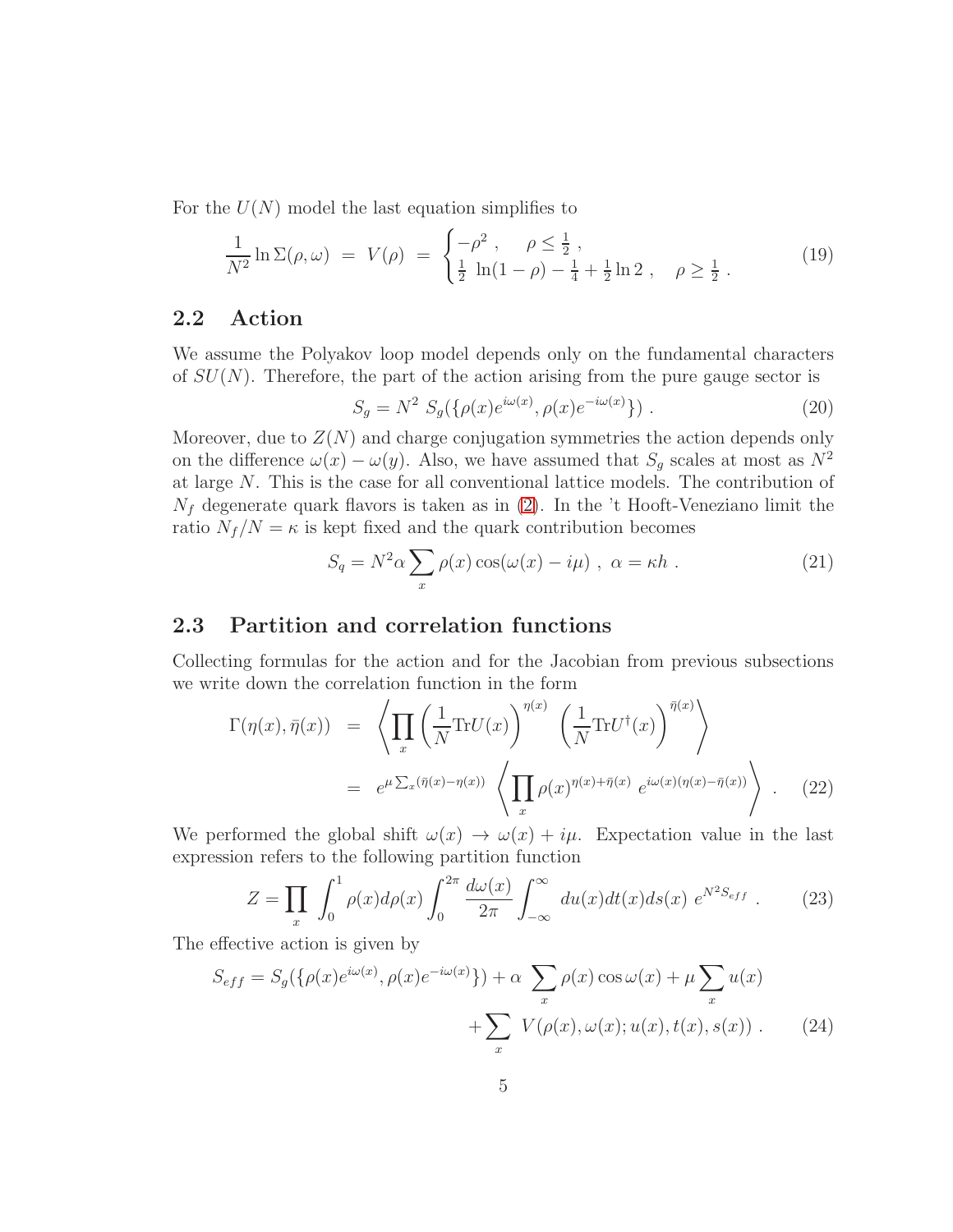## 3 Large N solution

It is now straightforward to get the large N solution. One has to look for translationally invariant saddle-points of all integrals in [\(23\)](#page-4-0) that provide maximum of the effective action. On constant configurations  $S_{eff}$  reads

$$
S_{eff} = S_g(\rho) + \alpha \rho \cos \omega + \mu u - i u \omega + f(|u|) - 2i \rho s
$$
  
+|u| \ln(t + is) - t<sup>2</sup> - s<sup>2</sup> -  $\sum_{k=0}^{\infty} (t^2 + s^2)^{k+1} C_k(|u|)$ . (25)

Coefficients  $C_k(|u|)$  are given in Eq.[\(14\)](#page-3-0) and the function  $f(u)$  in [\(16\)](#page-3-1). The system of the saddle-point equations is given by

<span id="page-5-1"></span>
$$
\alpha \rho \sin \omega = -iu \;, \tag{26}
$$

$$
S^{(1)}(\rho) + \alpha \cos \omega = 2is , \qquad (27)
$$

$$
\frac{u}{t+is} = 2tE(t, s, u), \qquad (28)
$$

$$
2\rho - \frac{u}{t + is} = 2isE(t, s, u) , \qquad (29)
$$

$$
\mu + \frac{\partial f(u)}{\partial u} - i\omega + \ln(t + is) = \sum_{k=0}^{\infty} (t^2 + s^2)^{k+1} \frac{\partial C_k(|u|)}{\partial u}, \qquad (30)
$$

where  $S^{(k)}(\rho) = \frac{\partial^k S_g(\rho)}{\partial \rho^k}$  and

$$
E(t, s, u) = 1 + \sum_{k=0}^{\infty} (t^2 + s^2)^k (k+1) C_k(|u|) . \tag{31}
$$

For the  $U(N)$  model the effective action and saddle-point equations take the form

$$
S_{eff} = S_g(\rho) + \alpha \rho \cos \omega + V(\rho) , \qquad (32)
$$

<span id="page-5-0"></span>
$$
\alpha \rho \sin \omega = 0 , \qquad (33)
$$

$$
S^{(1)}(\rho) + \alpha \cos \omega + \frac{\partial V(\rho)}{\partial \rho} = 0.
$$
 (34)

The function  $V(\rho)$  is given in Eq.[\(19\)](#page-4-1). Let us stress the systems of equations are valid for any choice of the gauge action  $S_g$  both for  $U({\cal N})$  and  $SU({\cal N})$  Polyakov loop models. The simplest action is of the form  $S_g = d\beta \rho^2$ .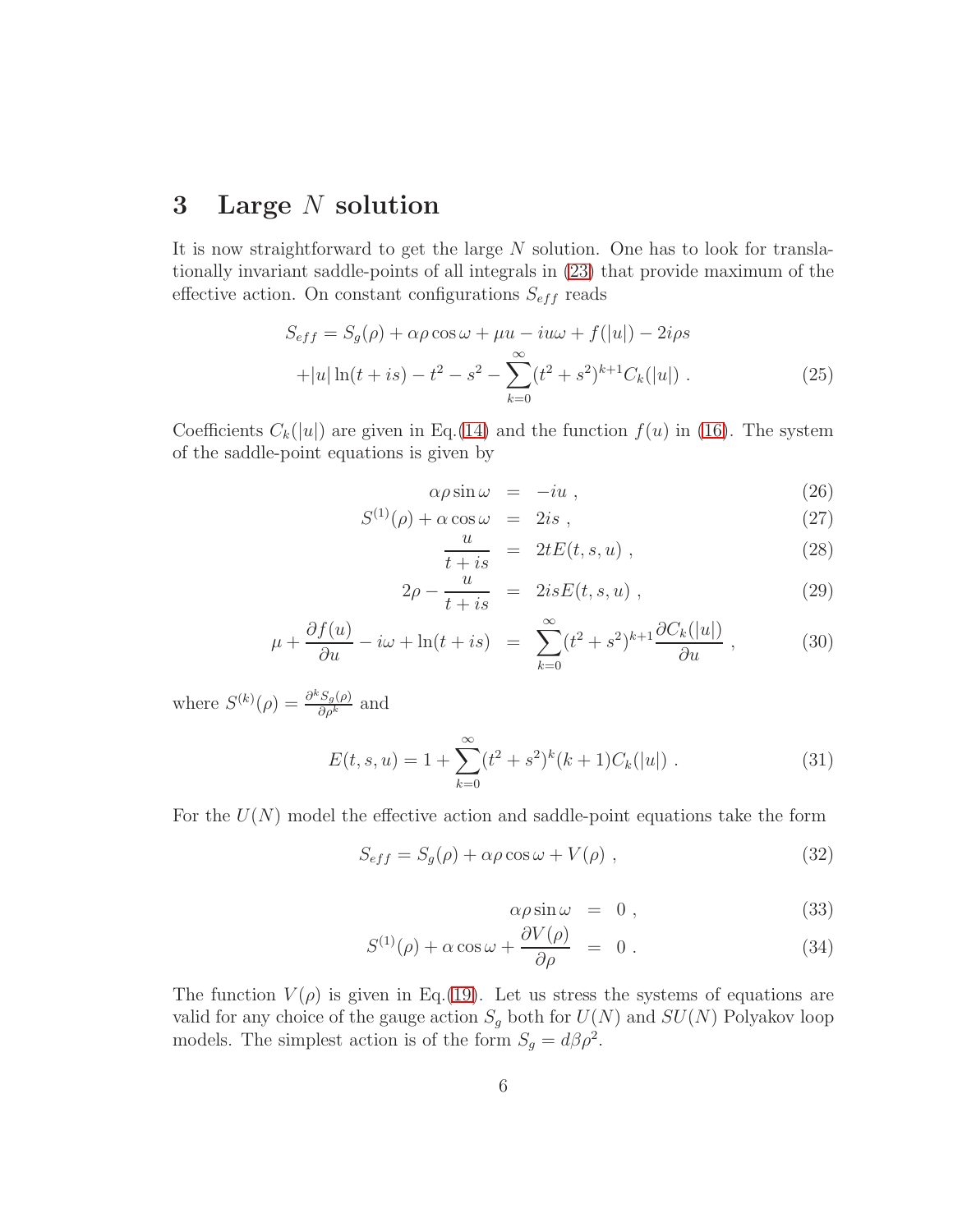#### 3.1 Free energy and phase structure of  $U(N)$  model

First, we treat the simpler example of  $U(N)$  model and start with two remarks

- When  $S_q(\rho) = 0$  the model reduces to the two-dimensional LGT and Eqs.[\(33\)](#page-5-0),  $(34)$  describe the one-plaquette integral in the large N limit. Indeed, one can easily recover the GWW solution of this model by solving these equations.
- When  $S_g = d\beta \rho^2$  we recover the solution of Refs.[\[9\]](#page-14-8) and [\[10\]](#page-14-9). When  $\alpha = 0$  one finds the first order phase transition which turns into the third order when  $\alpha$ is nonzero.

In the general case one has from [\(33\)](#page-5-0)  $\omega = 0$ . Using [\(19\)](#page-4-1), Eq.[\(34\)](#page-5-0) becomes

$$
S^{(1)}(\rho) + \alpha = \begin{cases} 2\rho, & \rho \le \frac{1}{2}, \\ \frac{1}{2(1-\rho)}, & \rho \ge \frac{1}{2}. \end{cases}
$$
 (35)

Note that while the potential  $V(\rho)$  and its first two derivatives are continuous in the point  $\rho = 1/2$ , the third derivative exhibits a finite jump  $\Delta = 8$ . It might be an evidence that, independently of the interaction in the original action, the large N limit always possesses a third order phase transition. This is the case, indeed. Expanding the effective action and the saddle-point equation around point  $\rho = 1/2$ one finds for the solution

$$
\rho_s \approx \frac{1}{2} + \frac{S^{(1)}\left(\frac{1}{2}\right) + \alpha - 1}{2 - S^{(2)}\left(\frac{1}{2}\right)} \,. \tag{36}
$$

and for the effective action which becomes the free energy

$$
S_{eff} = S_g(\rho_s) + \frac{\alpha}{2} - \frac{1}{4} + \frac{1}{2} \frac{\left(S^{(1)}\left(\frac{1}{2}\right) + \alpha - 1\right)^2}{2 - S^{(2)}\left(\frac{1}{2}\right)} + \frac{1}{6} \left(\frac{S^{(1)}\left(\frac{1}{2}\right) + \alpha - 1}{2 - S^{(2)}\left(\frac{1}{2}\right)}\right)^3 \left(S^{(3)}\left(\frac{1}{2}\right) + V^{(3)}\left(\frac{1}{2}\right)\right), \tag{37}
$$

where  $V^{(3)}\left(\frac{1}{2}-0\right)=0$  and  $V^{(3)}\left(\frac{1}{2}+0\right)=-8$ . The critical surface in the space of all possible couplings turns out to be

$$
S^{(1)}\left(\frac{1}{2}\right) + \alpha = 1.
$$
 (38)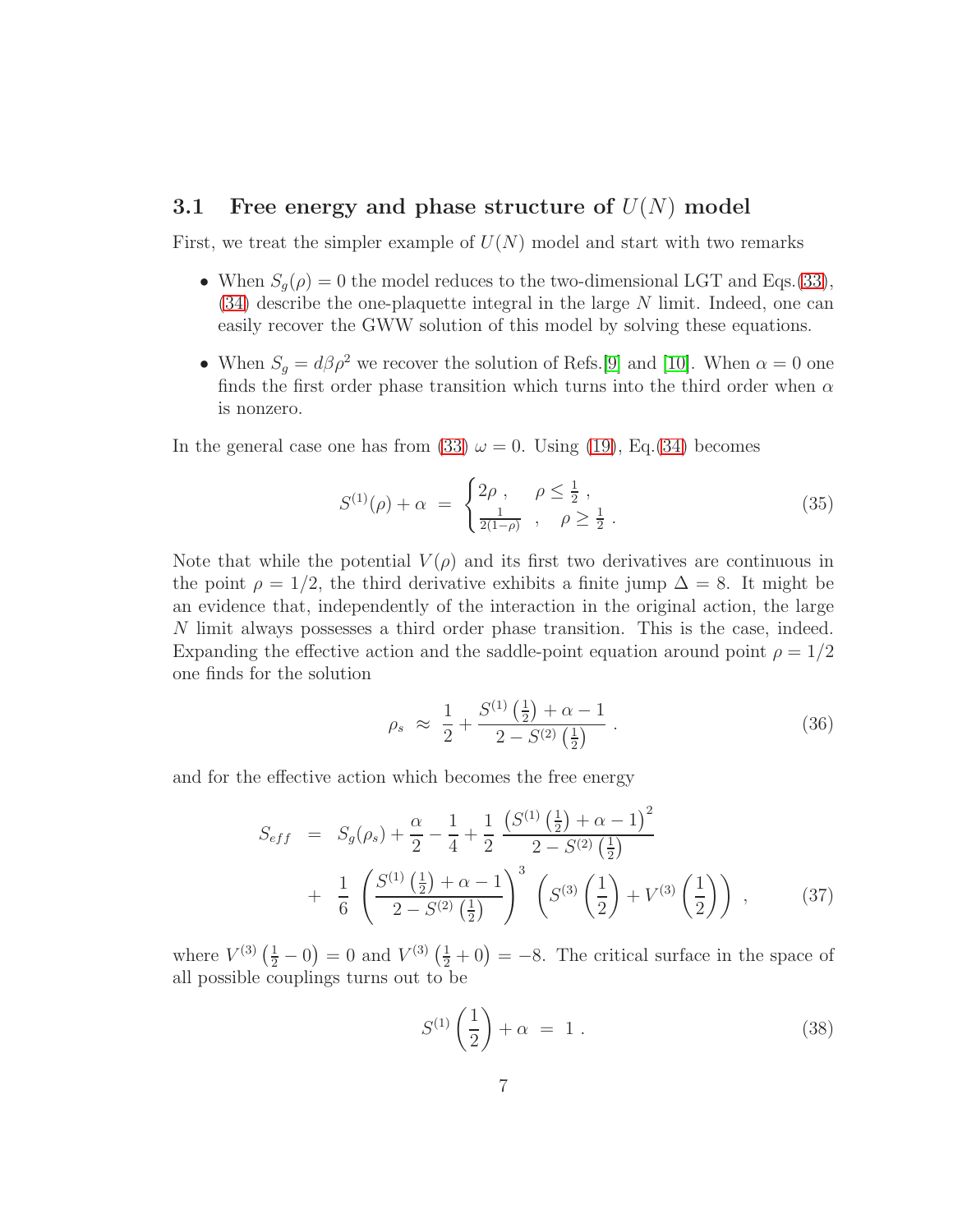First two derivatives of the free energy are continuous, as expected. The third one exhibits a jump  $\Delta = 8$ . Therefore, the system always undergoes a 3rd order phase transition. This transition, however is not unique. In particular, one encounters a 1st order phase transition when  $\alpha$  is sufficiently small. A border between 3rd and 1st order transitions can be determined by solving the following system

<span id="page-7-0"></span>
$$
\begin{cases}\nS^{(1)}\left(\frac{1}{2}\right) + \alpha - 1 = 0, \\
2 - S^{(2)}\left(\frac{1}{2}\right) = 0.\n\end{cases}
$$
\n(39)

Let us consider few simple examples with ferromagnetic couplings. If  $S_q(\rho)$  is quadratic in  $\rho$ , *i.e.*  $S = b\rho^2$  we have

$$
1 - b - \alpha = 0 \, , \, 1 - b = 0 \, . \tag{40}
$$

Here,  $b = d\beta_{eff}$  for the local action [\(4\)](#page-1-0) and  $b = K(0)$  for the non-local action of Ref.[\[15\]](#page-14-14), where  $K(0)$  is the zeroth mode of the kernel  $K(x - y)$ . The solution  $b = 1, \alpha = 0$  describes a point on the critical line  $1 - b - \alpha = 0$  where the system undergoes the 1st order transition. This result is in full agreement with Refs.[\[9,](#page-14-8) [10\]](#page-14-9). If  $S_g(\rho) = b_1 \rho^2 + b_2 \rho^4$  one gets from [\(39\)](#page-7-0)

$$
2 - 2b_1 - b_2 - 2\alpha = 0 , \ 2 - 2b_1 - 3b_2 = 0 . \tag{41}
$$

The solution of this system  $b_1 = \frac{1}{2}$  $\frac{1}{2}(2-3\alpha)$ ,  $b_2 = \alpha$  gives a line (intersection of two planes) that belongs to the critical surface  $2 - 2b_1 - b_2 - 2\alpha = 0$  where the 3rd order transition appears. Intersection of the plane  $b_2 = \alpha$  and the critical surface one finds a 2nd order phase transition. Model with such action has been studied before in [\[12\]](#page-14-11). Our results fully agree with this paper.

In general, for k ferromagnetic couplings  $b_i$ ,  $i = 1, ..., k$  the solution of the system [\(39\)](#page-7-0) defines a k-dimensional plane that lies on the  $(k+1)$ -dimensional critical surface. This plane is a border between regions of 3rd and 1st order phase transitions where the system undergoes a 2nd order transition.

### 3.2 Free energy and phase structure of  $SU(N)$  model

Here we turn our attention to the  $SU(N)$  model and analyze the system of equations [\(26\)](#page-5-1)-[\(30\)](#page-5-1). In what follows we assume  $\mu \geq 0$ . From [\(26\)](#page-5-1), [\(27\)](#page-5-1) and an obvious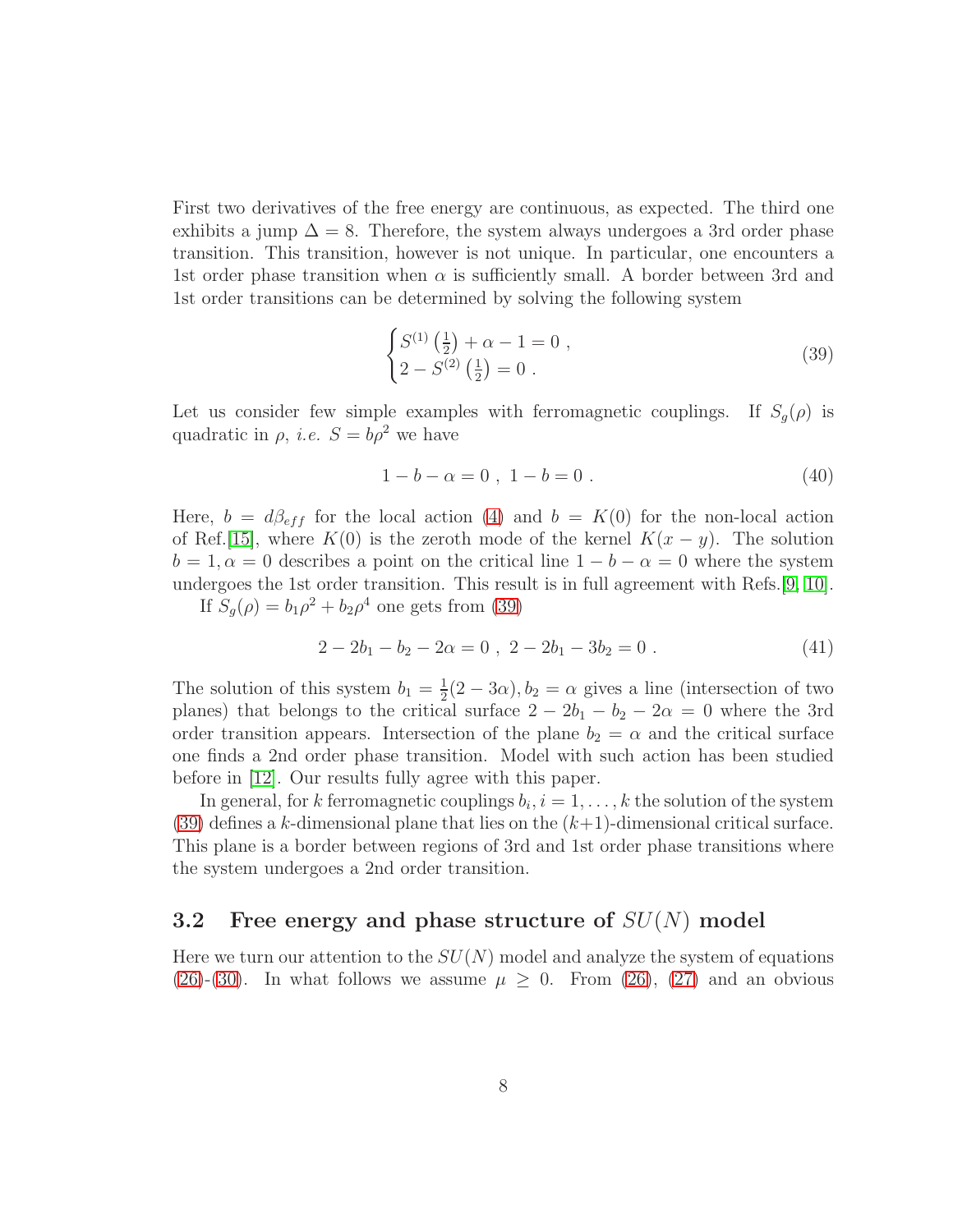combination of [\(28\)](#page-5-1) and [\(29\)](#page-5-1) we obtain solutions on  $\omega$ , s and t variables

$$
\cos \omega = \sqrt{1 + \frac{u^2}{\alpha^2 \rho^2}},\tag{42}
$$

$$
is = \frac{1}{2} S^{(1)}(\rho) + \frac{1}{2\rho} \sqrt{u^2 + \alpha^2 \rho^2}, \qquad (43)
$$

$$
t = \frac{u}{2\rho} \tag{44}
$$

Eqs. [\(28\)](#page-5-1) and [\(30\)](#page-5-1) are used to construct solutions for  $\rho$  and u variables, correspondingly. As will be seen right below, to reveal the critical behavior it is sufficient to study these equations in the vicinity of the point  $u = 0$ . Expanding the right-hand side of [\(28\)](#page-5-1) in powers of u we write down the solution for  $\rho$  as

$$
\rho = \rho_0 + \rho_1 u + \mathcal{O}\left(u^2\right) \tag{45}
$$

One finds

$$
\rho_1 = \frac{1}{\rho_0} \frac{\sqrt{1 - 4\rho_0^2}}{2 - S^{(2)}(\rho_0)},
$$
\n(46)

 $\rho_0$  satisfies the following equation

<span id="page-8-2"></span>
$$
S^{(1)}(\rho_0) + \alpha - 2\rho_0 = 0.
$$
 (47)

Substituting this solution into [\(30\)](#page-5-1) we get the following equation on u up to  $\mathcal{O}(u^2)$ 

<span id="page-8-0"></span>
$$
z + u \ln u - b_1 u = 0 , \t\t(48)
$$

where

<span id="page-8-1"></span>
$$
z = \mu + \sqrt{1 - 4\rho_0^2} + \ln 2\rho_0 - \ln \left( 1 + \sqrt{1 - 4\rho_0^2} \right) , \qquad (49)
$$

$$
b_1 = -1 + \frac{1}{\alpha \rho_0} + \frac{1}{2} \ln(1 - 4\rho_0^2) - \frac{1 - 4\rho_0^2}{\rho_0^2 (2 - S^{(2)}(\rho_0))} \,. \tag{50}
$$

Now we turn to Eq.[\(48\)](#page-8-0). It follows from [\(49\)](#page-8-1) that if  $\rho \leq 1/2$  and  $\mu$  is sufficiently small there is no solution to this equation, maximum of the integrand is achieved for  $u = 0$  and the free energy equals to the  $U(N)$  free energy. When  $\mu$  grows a non-trivial solution appears for  $z \geq 0$  which provides maximum of the effective action. Therefore, the approximate solution in the vicinity of the critical line can be expanded in a power series of z.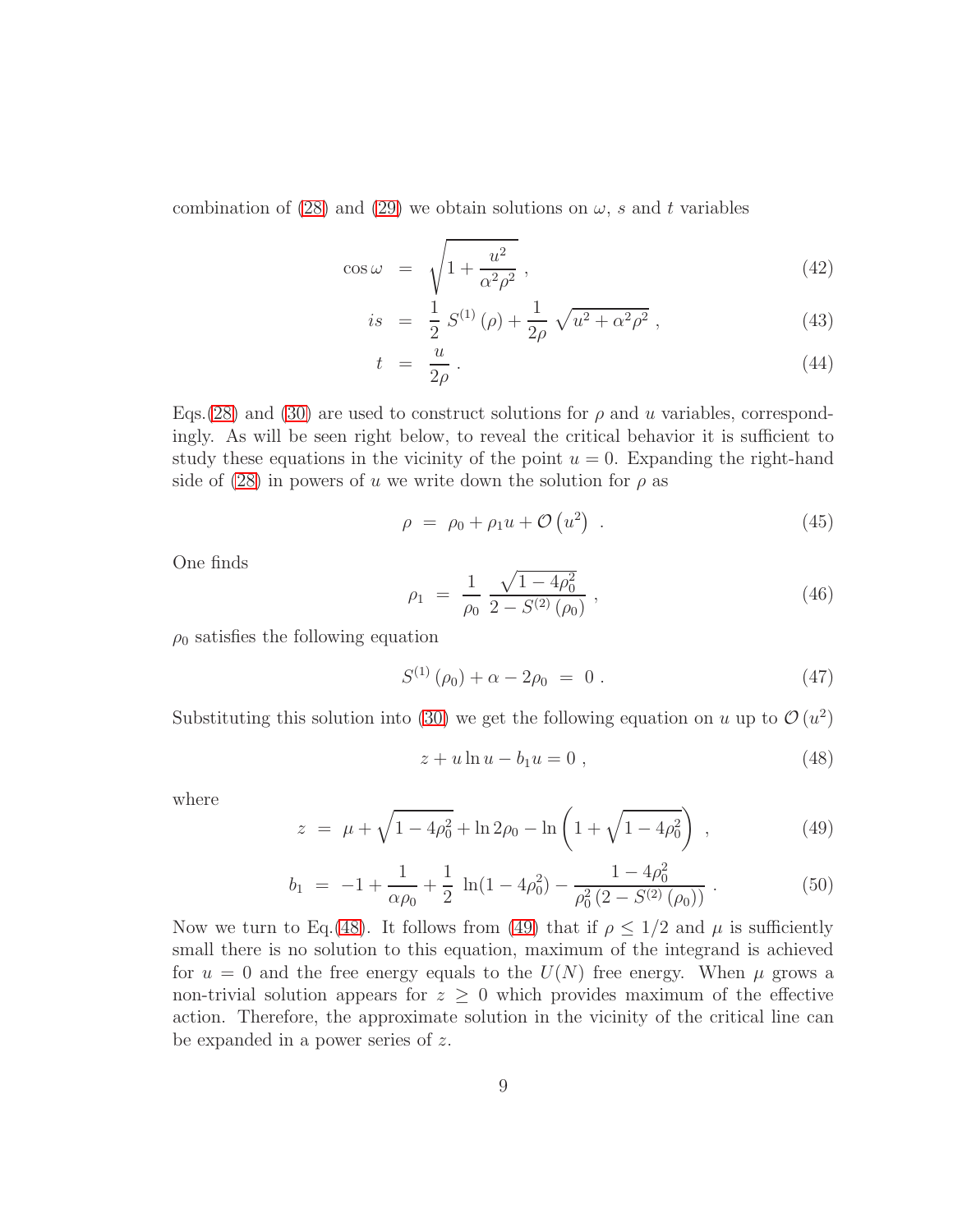With notation

$$
y = -\frac{z}{W_{-1}(-e^{-b_1}z)} , \t\t(51)
$$

the solution can be written as

$$
u = -y - \frac{b_2}{1 + W_{-1} \left(-e^{-b_1} z\right)} y^2 + \mathcal{O}\left(y^3\right) , \qquad (52)
$$

where  $W_{-1}(x)$  is the lower branch of the Lambert function.  $b_2$  is a function of  $\rho_0$ and  $\alpha$  exact form of which is not important here. Combining all solutions together and substituting them into the effective action we obtain for the free energy the following simple result

<span id="page-9-0"></span>
$$
F = (\alpha - \rho_0)\rho_0 + S(\rho_0) - \frac{1}{4} \left(1 + 2W_{-1} \left(-e^{-b_1}z\right)\right) y^2 + \mathcal{O}\left(y^3\right). \tag{53}
$$

One finds a third order phase transition along the critical line which is given by the equation

<span id="page-9-1"></span>
$$
z = 0 \Rightarrow \mu = \ln \frac{1 + \sqrt{1 - 4\rho_0^2}}{2\rho_0} - \sqrt{1 - 4\rho_0^2} . \tag{54}
$$

Eq.[\(47\)](#page-8-2) and subsequent solutions allow us to analyze the  $SU(N)$  model with an arbitrary action  $S_g(\rho)$ . Consider the simplest example with  $S_g(\rho) = b\rho^2$ . One finds  $\rho_0 = \frac{\alpha}{2(1-\alpha)}$  $\frac{\alpha}{2(1-b)}$ . Third derivative of the free energy [\(53\)](#page-9-0) exhibits an infinite jump on the surface described by [\(54\)](#page-9-1). In the limit  $\mu \to 0$  we enter  $U(N)$  regime. Here the third derivative of the free energy exhibits a finite jump as described in previous subsection. The critical line is shown on the left panel of Fig[.1](#page-10-0) for various values of b. When b decreases the line tends to the critical line of the one-site model [\[14\]](#page-14-13).

The model with the action  $S_g(\rho) = b_1 \rho^2 + b_2 \rho^4$  has three solutions

<span id="page-9-2"></span>
$$
\rho_0 = \begin{cases}\n-\frac{1}{\sqrt[3]{p}}(b_1 - 1) + \frac{1}{6b_2}\sqrt[3]{p}, \\
\frac{(1 \pm i\sqrt{3})}{2\sqrt[3]{p}}(b_1 - 1) - \frac{(1 \mp i\sqrt{3})}{12b_2}\sqrt[3]{p},\n\end{cases} (55)
$$

where  $p = 3\left(\sqrt{3b_2^3(27\alpha^2b_2 + 8(b_1 - 1)^3)} - 9\alpha b_2^2\right)$ . It can be studied similarly to the previous example. The critical line in this case is shown on the right panel of Fig[.1](#page-10-0) for various values of  $b_1$ . The different colors of the curve parts seen for smaller values of  $\mu$  correspond to different branches in the solution [\(55\)](#page-9-2) for  $\rho_0$ . On the lower branch of the curve one finds a first order phase transition. This branch joins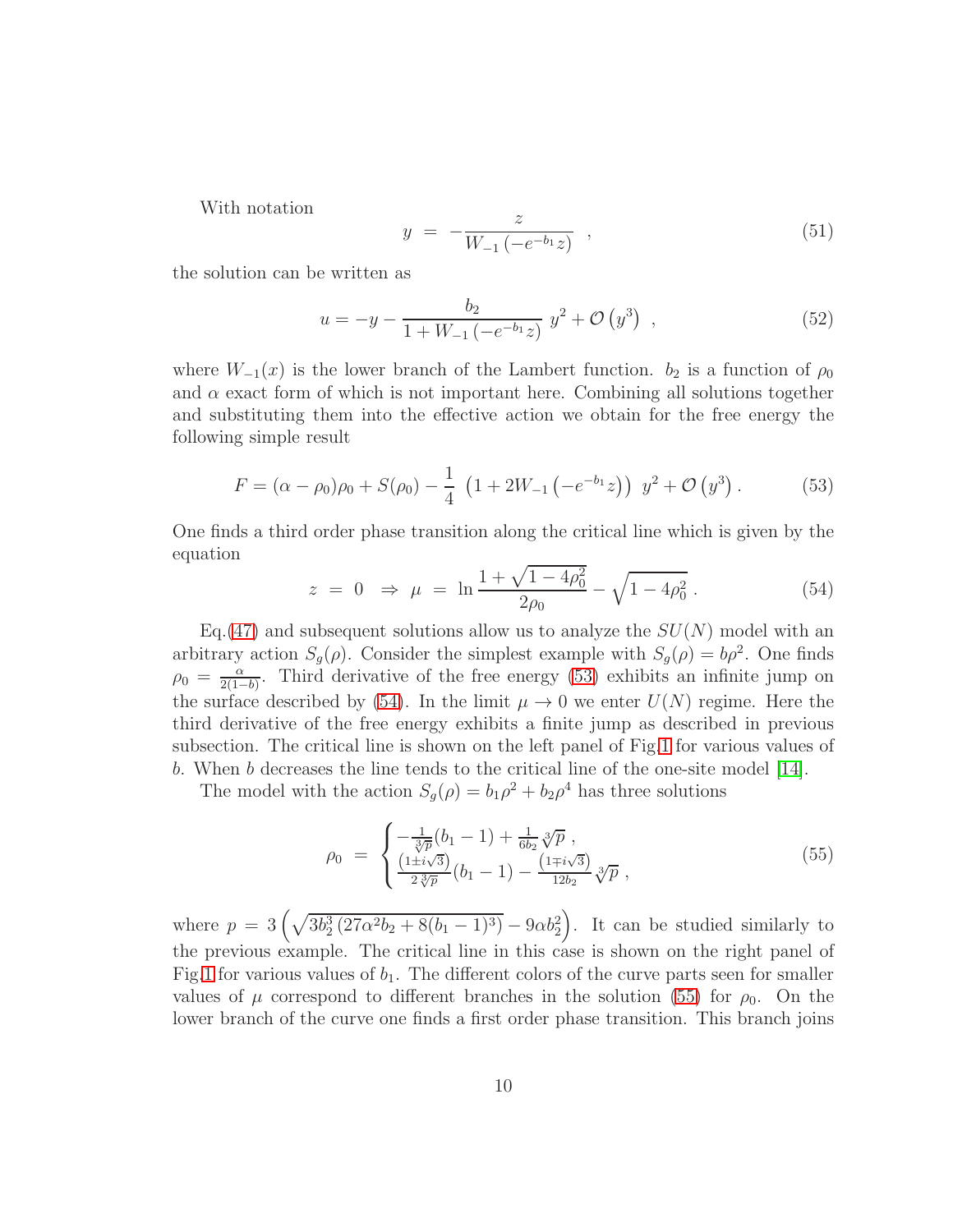

<span id="page-10-0"></span>Figure 1: Plots of critical line [\(54\)](#page-9-1) in the coordinates  $\alpha - \mu$  and fixed b. Left panel: action  $S = b\rho^2$ . Right panel: action  $S = b\rho^2 + b_2\rho^4$  for  $b_2 = 1$ . On both panels lines from right to left are  $b = 0.1, 0.3, 0.5, 0.7, 0.9, 0.99$ .

smoothly to the upper branch where the third order transition occurs. Two regions with different type of phase transitions are separated by the surface defined as

$$
b_2^3 \left[ 27\alpha^2 b_2 + 8(b_1 - 1)^3 \right] = 0 \tag{56}
$$

In the region  $\rho_0 > 1/2$ , corresponding to large values of ferromagnetic couplings in  $S_q(\rho)$  and/or large values of  $\alpha$ , the solution can be found with the help of the following expansion for the function  $P(u, r)$  in [\(13\)](#page-3-2) (see Appendix of Ref.[\[14\]](#page-14-13))

<span id="page-10-1"></span>
$$
P(u,r) = -r^2 + u \left[ 1 - \sqrt{1 - \frac{4r^2}{u^2}} + \ln \frac{1 + \sqrt{1 - \frac{4r^2}{u^2}}}{2} \right] + \frac{1}{4} \ln \left( 1 - \frac{4r^2}{u^2} \right) + \frac{1}{6u} \left( \frac{1}{(1 - \frac{4r^2}{u^2})^{3/2}} - 1 \right) + \mathcal{O}\left(u^{-4}\right) . \tag{57}
$$

Below we present results only for the standard action  $S_g(\rho) = b\rho^2$ . One obtains the following approximate solutions of Eqs.[\(28\)](#page-5-1) and [\(30\)](#page-5-1) with the help of [\(57\)](#page-10-1)

$$
u \approx \rho \alpha \sinh \mu ,
$$
  
\n
$$
\rho \approx \frac{2b - \alpha \cosh \mu + \sqrt{A^2 - 4b}}{4b} ,
$$
\n(58)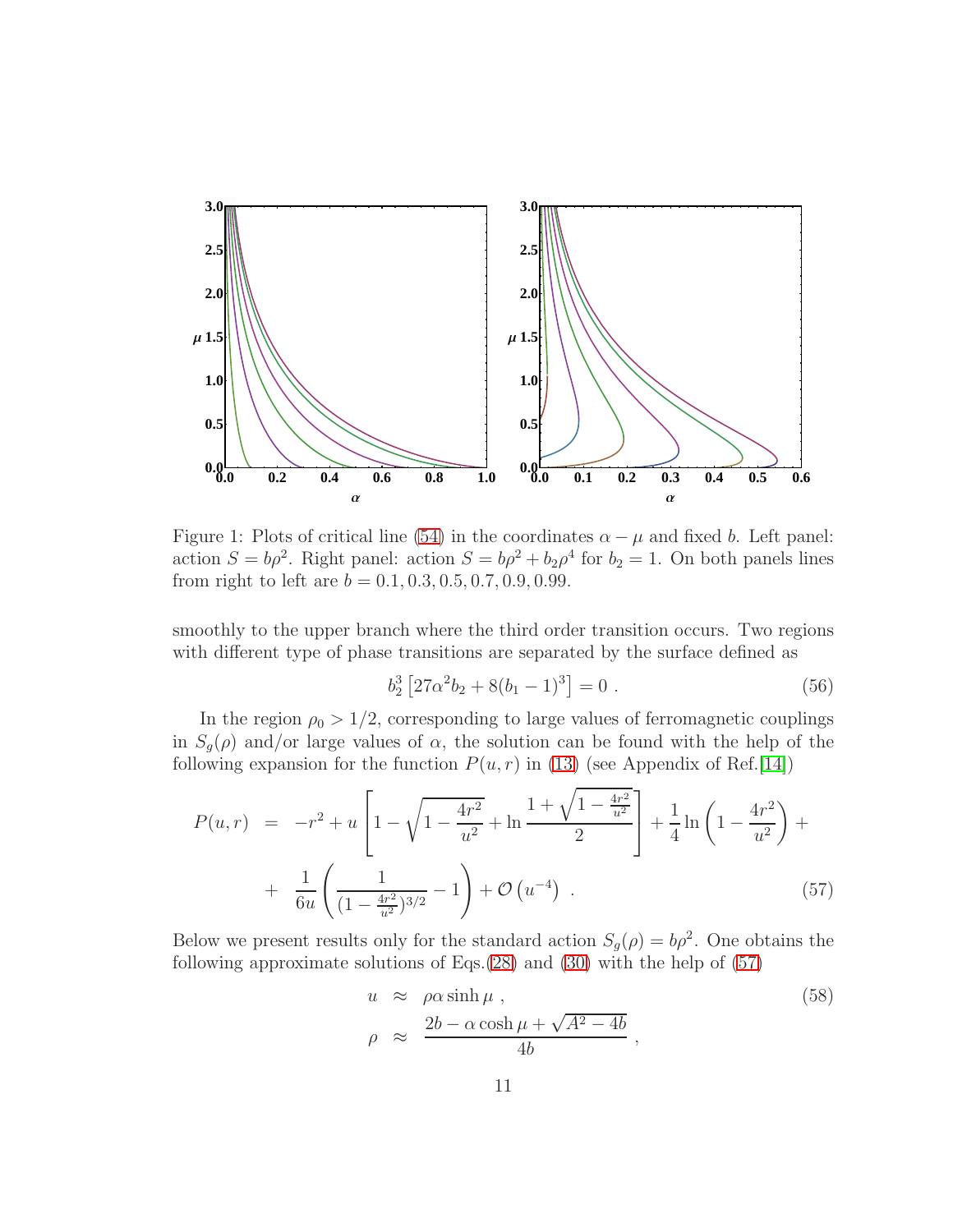where  $A = 2b + \alpha \cosh \mu$ . It leads to the free energy expansion of the form

<span id="page-11-0"></span>
$$
F = b + \alpha \cosh \mu + A \frac{\sqrt{A^2 - 4b} - A}{8b} - \frac{1}{2} - \frac{1}{2} \log \frac{A + \sqrt{A^2 - 4b}}{2} + \mathcal{O}\left(A^{-1}\right) \tag{59}
$$

Though we could not prove it analytically we think the transition from the regime described by Eq.[\(53\)](#page-9-0) to the regime described by [\(59\)](#page-11-0) is smooth and is not accompanied by any phase transition. This is confirmed by our numerical computations of the free energy above the critical surface  $(54)$ , If so, the large N limit exhibits one third order phase transition from  $U(N)$  to  $SU(N)$  regime and whose critical surface is given by Eq.[\(54\)](#page-9-1). Below the critical surface the free energy does not depend on the chemical potential  $\mu$  and the particle density is vanishing. Above the critical surface a non-trivial dependence on  $\mu$  appears. The particle density is non-zero and is given by the variable  $u$  as

$$
B = \frac{1}{L^d} \frac{\partial \ln Z}{\partial \mu} = u \ . \tag{60}
$$

Plots of the quark density as a function of  $\mu$  are shown in Fig. 2. The lower branches of each curve are derived from the free energy [\(53\)](#page-9-0) while upper branches - from free energy given by Eq.[\(59\)](#page-11-0).

Expectation values of the Polyakov loop and its conjugate are given in the large N limit by  $\rho e^{\pm i\omega}$  and can be easily reconstructed from the corresponding solutions for  $\rho$  and  $\omega$  variables given above.

Finishing this Section we would like to add several comments:

- When  $S_g(\rho) = 0$  the partition function factorizes into a product of one-site integrals. In this case the solutions presented above agree with our solution given in [\[14\]](#page-14-13). When  $S_q(\rho) = b\rho^2$  and  $\mu = 0$  our results coincide with the results of Refs.[\[9,](#page-14-8) [10\]](#page-14-9). In particular, the free energy [\(59\)](#page-11-0) reduces to the  $U(N)$  free energy when  $\mu = 0$ .
- We have checked our results using the large N factorization property in the theory with the action  $S_g(\rho) = b\rho^2$ .
- We would like to emphasize the universality of third order phase transition: it occurs in all  $U(N)$  and  $SU(N)$  models independently of the form of interaction between Polyakov loops in  $S_q(\rho)$ . Such transition is an inherent  $U(N)$  group property in the large N limit. In the present approach it appears due to large N form of the Jacobian [\(19\)](#page-4-1): its third derivative exhibits a finite jump at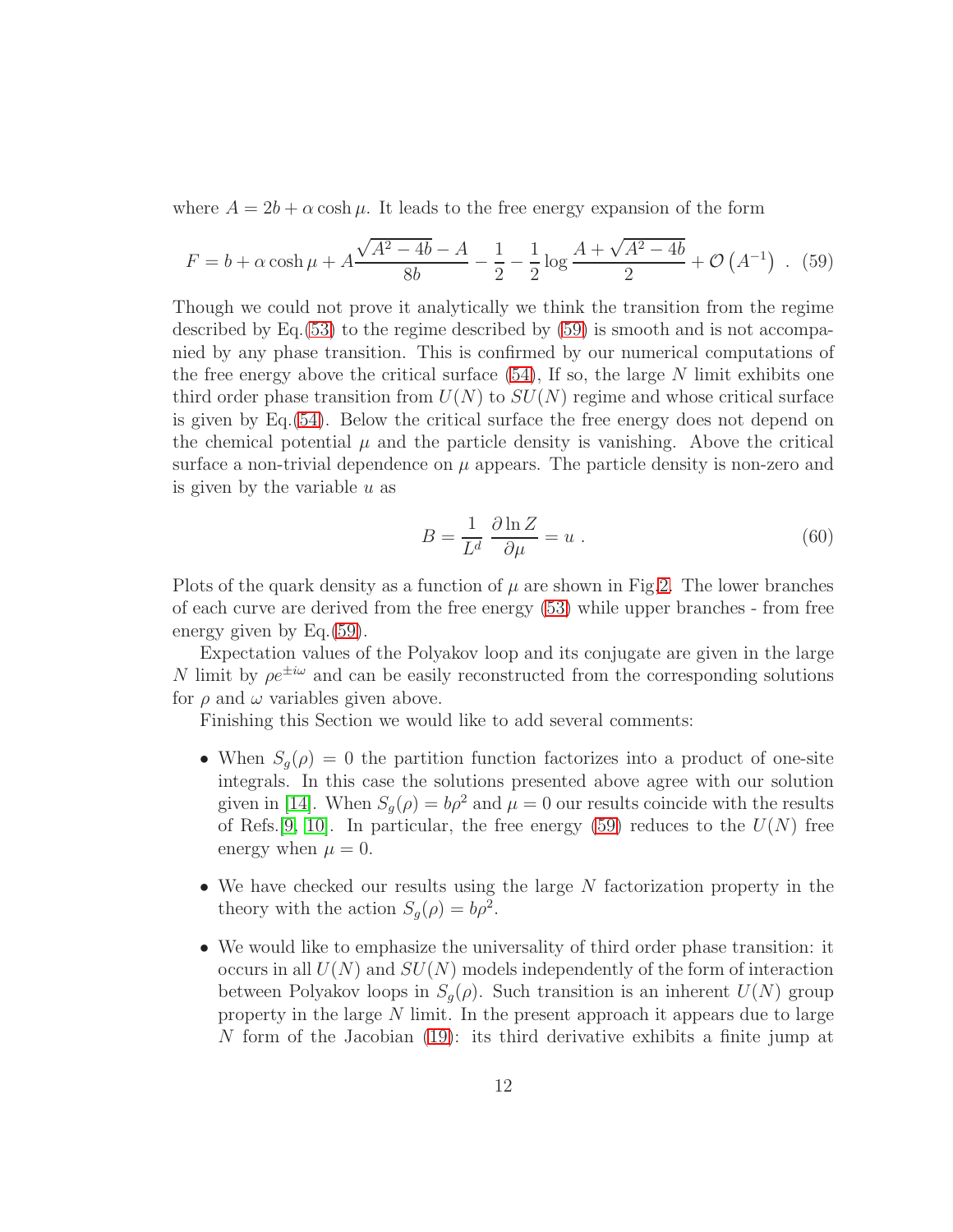

<span id="page-12-0"></span>Figure 2: Plots of particle density B as a function of  $\mu$  for the action  $S = b\rho^2$ . Left panel:  $b = 0.2$ ; from left to right  $\alpha = 0.6, 0.5, 0.4, 0.3, 0.2$ . Right panel:  $b = 0.6$ ; from left to right  $\alpha = 0.4, 0.3, 0.2, 0.1, 0.05$ .

the point  $\rho = \frac{1}{2}$  $\frac{1}{2}$ . So does the free energy when the saddle point reaches the value  $\frac{1}{2}$  at some values of the parameters. The importance of the point  $\rho = \frac{1}{2}$ 2 in relation to the GWW transition was explained, in a somewhat different mathematical settings, in [\[12\]](#page-14-11).

- In the case of an imaginary  $\mu$  one can recover again the  $U(N)$  solution. Indeed, when  $\mu$  is imaginary, there is no solution for saddle-point equations on the real line for u variable. Therefore, the maximum of the exponent in Eq.  $(23)$  is reached for  $u = 0$  and this recovers the  $U(N)$  case.
- In the heavy dense limit  $\mu \to \infty, \alpha \to 0$  such that  $\alpha e^{\mu} = \text{const}$  one obtains from Eq.[\(54\)](#page-9-1) that the critical point is given by  $\rho_0 e^{\mu} = 1/e$ . For the standard choice  $S_g(\rho) = b\rho^2$  one finds from Eq.[\(47\)](#page-8-2)  $\rho_0 = \frac{\alpha}{2(1-\alpha)}$  $\frac{\alpha}{2(1-b)}$ . Therefore, the critical line is described by equation  $\alpha e^{\mu} = \frac{2}{e}$  $\frac{2}{e}(1-b)$ . Moreover, the last relation appears to be universal, in the sense it is valid for all polynomial actions with ferromagnetic couplings.
- As can be seen from Fig[.2,](#page-12-0) the quark density does not show the onset transition, even in the heavy dense limit. This is not surprising because approximation we used for the full static quark determinant is only valid in the region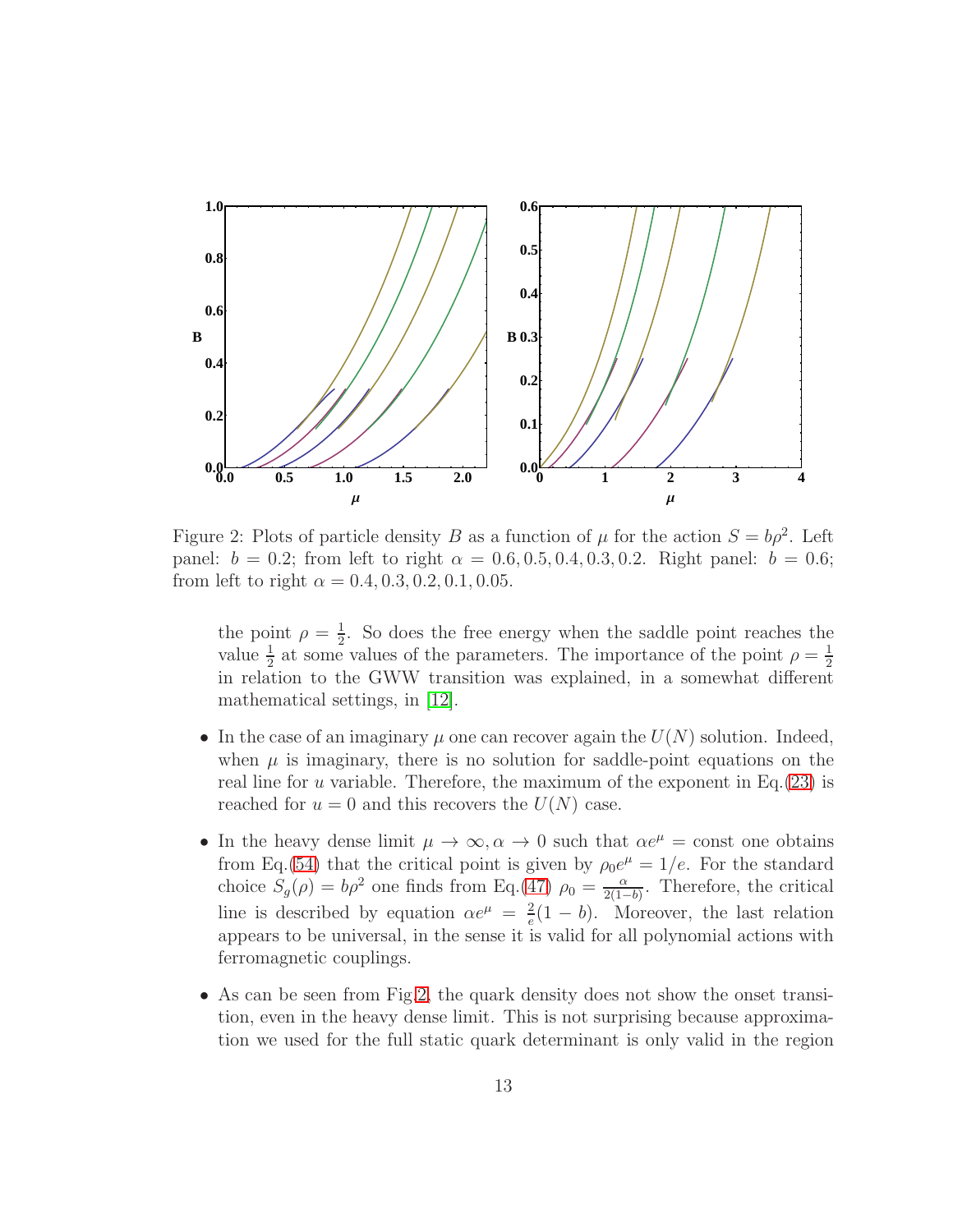$h \gg e^{\mu}$  ( $m \gg \mu$ ). To see the onset transition and the possible quarkyonic phase one should study the large  $N, N_f$  limits of the full static determinant. Such study at large number of colors has been accomplished in [\[13\]](#page-14-12).

### 4 Summary

In this paper we have studied the 't Hooft-Veneziano limit of some Polyakov loop models both at zero and finite chemical potential. Based on our earlier work [\[14\]](#page-14-13) we derived the representation for partition and correlation functions of the model convenient in the large N limit. Using this representation we studied phase transitions in  $U(N)$  and  $SU(N)$  models for very general actions involving fundamental characters of the Polyakov loop. Whenever possible we have compared our results for  $U(N)$  models with those available in the literature [\[9,](#page-14-8) [10,](#page-14-9) [11,](#page-14-10) [12\]](#page-14-11).

Our main finding is that at finite density the large  $N$  limit of the Polyakov loop models differs for  $U(N)$  and  $SU(N)$  groups. While the free energy of  $U(N)$  model does not depend on the chemical potential the free energy of  $SU(N)$  model does, even in the large N limit. There exists a critical surface in the space of all couplings such that when  $\mu$  grows the system passes through this surface. We have found a 3rd order phase transition of the GWW type across the critical surface. Unlike the genuine GWW phase transition, the third derivative of the free energy is infinite on the critical surface. Above the surface the free energy depends on  $\mu$ , so the nonvanishing quark density appears. However, there is no onset transition which can only exhibit itself in the theory with full static quark determinant.

In the upcoming paper [\[18\]](#page-15-2) we use representation for correlation functions of Sec.2 to calculate the two- and N-point correlations and the corresponding screening masses. These calculations reveal an interesting physics of the region where the free energy depends on  $\mu$ . Other important directions that are currently under investigation are 1) construction of the 't Hooft-Veneziano limit with an exact static quark determinant and 2) inclusion Polyakov loops in higher representations of the group.

#### Acknowledgements

O. Borisenko acknowledges support from the National Academy of Sciences of Ukraine in frames of priority project "Fundamental properties of matter in the relativistic collisions of nuclei and in the early Universe" (No. 0120U100935).

The author V. Chelnokov acknowledges support by the Deutsche Forschungsgemeinschaft (DFG, German Research Foundation) through the CRC- TR 211 'Strong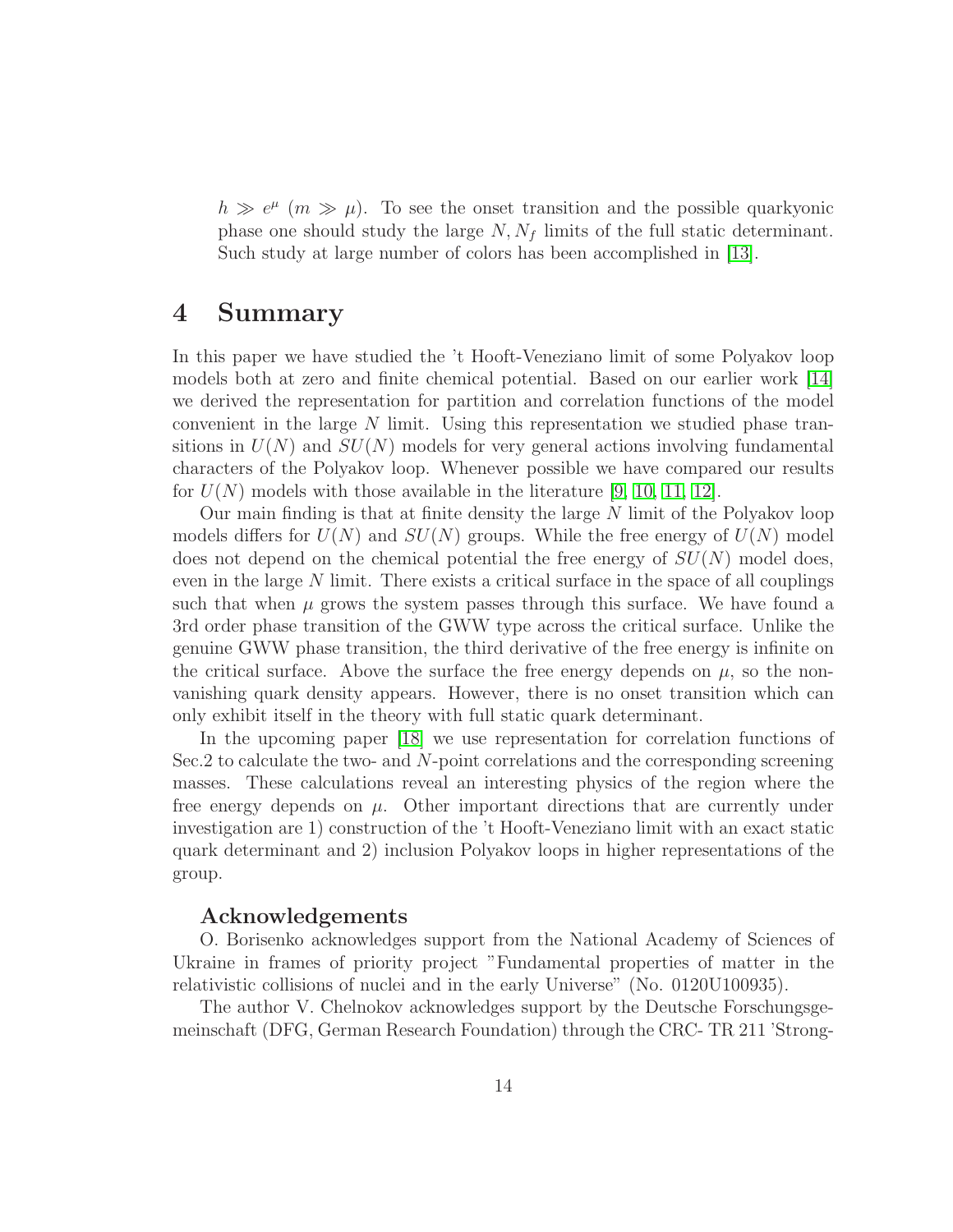interaction matter under extreme conditions' – project number 315477589 – TRR 211.

# <span id="page-14-0"></span>References

- <span id="page-14-1"></span>[1] G. t' Hooft, Nucl.Phys. B 72 (1974) 461.
- <span id="page-14-2"></span>[2] G. Veneziano, Nucl.Phys. B 117 (1976) 519.
- <span id="page-14-3"></span>[3] O. Philipsen, PoS LATTICE2019 (2019) 273 [\[arXiv:1912.04827](http://arxiv.org/abs/1912.04827) [hep-lat]].
- <span id="page-14-4"></span>[4] C. Gattringer, Nucl.Phys. B 850 (2011) 242 [\[arXiv:1104.2503](http://arxiv.org/abs/1104.2503) [hep-lat]].
- <span id="page-14-5"></span>[5] O. Borisenko, V. Chelnokov, S. Voloshyn, EPJ Web Conf. 175 (2018) 11021 [\[arXiv:1712.03064](http://arxiv.org/abs/1712.03064) [hep-lat]].
- <span id="page-14-6"></span>[6] O. Borisenko, V. Chelnokov, S. Voloshyn, Phys.Rev. D 102 (2020) 014502 [\[arXiv:2005.11073](http://arxiv.org/abs/2005.11073) [hep-lat]].
- <span id="page-14-7"></span>[7] M. Fromm, J. Langelage, S. Lottini, O. Philipsen, JHEP 01 042 (2012) [\[arXiv:1111.4953](http://arxiv.org/abs/1111.4953) [hep-lat]].
- [8] O. Borisenko, V. Chelnokov, E. Mendicelli, A. Papa, Nucl.Phys.B 965 (2021) 115332 [\[arXiv:2011.08285](http://arxiv.org/abs/2011.08285) [hep-lat]].
- <span id="page-14-9"></span><span id="page-14-8"></span>[9] P. H. Damgaard and A. Patkós, Phys.Lett. B 172 (1986) 369.
- <span id="page-14-10"></span>[10] C. H. Christensen, Phys.Lett. B 714 (2012) 306 [\[arXiv:1204.2466](http://arxiv.org/abs/1204.2466) [hep-lat]].
- <span id="page-14-11"></span>[11] R. D. Pisarski, V. V. Skokov, Phys.Rev. D 86 (2012) 081701 [\[arXiv:1206.1329](http://arxiv.org/abs/1206.1329) [hep-th]].
- [12] H. Nishimura,, R. D. Pisarski, V. V. Skokov, Phys.Rev. D 97 (2018) 036014  $[\text{arXiv:1712.04465} \; [\text{hep-th}]].$
- <span id="page-14-13"></span><span id="page-14-12"></span>[13] O. Philipsen, J. Scheunert, JHEP 11 (2019) 022 [\[arXiv:1908.03136](http://arxiv.org/abs/1908.03136) [hep-lat]].
- [14] O. Borisenko, V. Chelnokov, S. Voloshyn, Nucl.Phys B960 (2020) 115177 [\[arXiv:2008.00773](http://arxiv.org/abs/2008.00773) [hep-lat]].
- <span id="page-14-14"></span>[15] R. Höllwieser, J. Greensite, Phys.Rev. D **94** (2016) 014504 [\[arXiv:1603.09654](http://arxiv.org/abs/1603.09654)] [hep-lat].